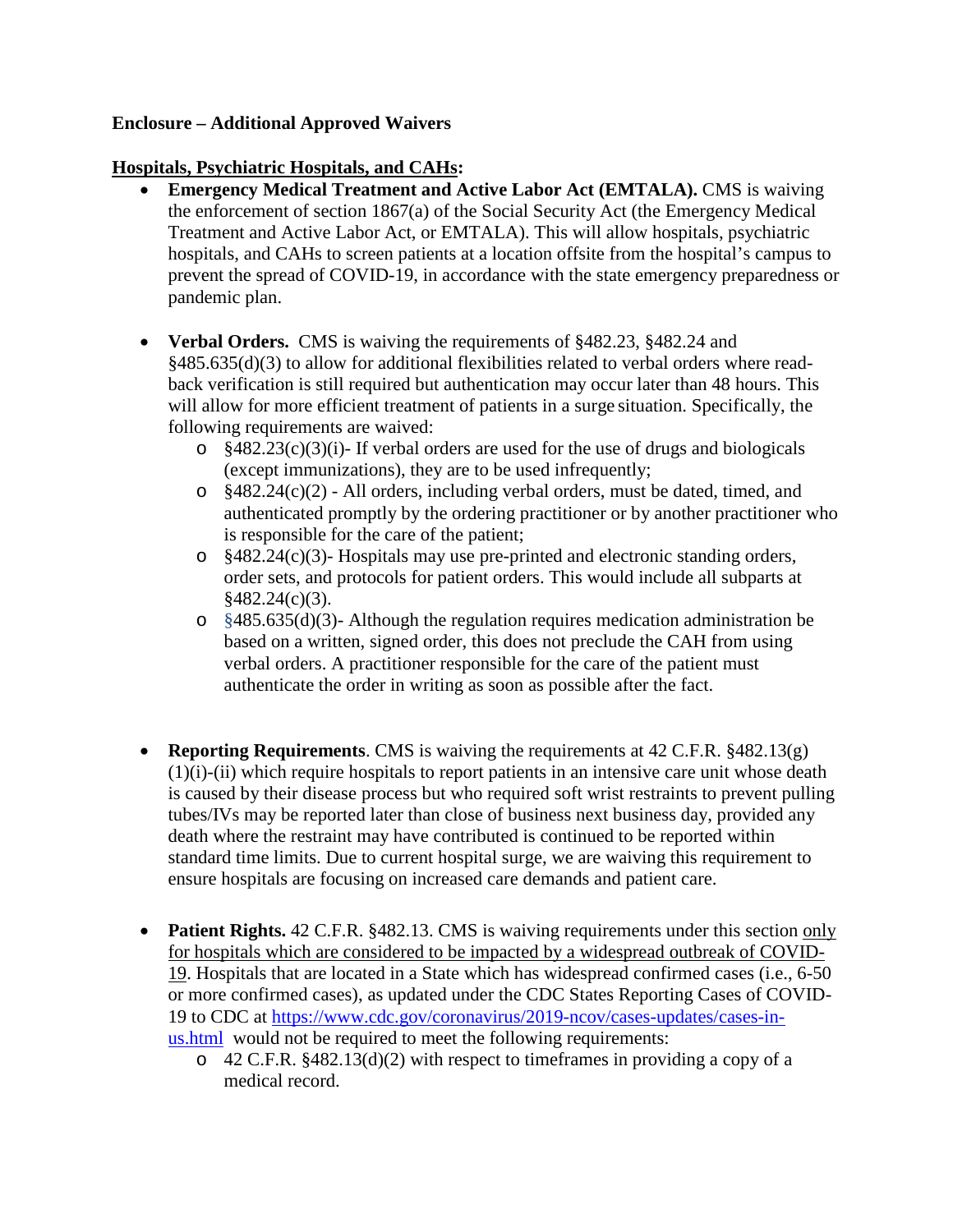- o 42 C.F.R. §482.13(h) related to Patient visitation, including the requirement to have written policies and procedures on visitation of patients who are in COVID-19 isolation and quarantine processes.
- $\degree$  42 C.F.R. §482.13(e)(1)(ii) regarding seclusion.
- **Sterile Compounding.** 42 C.F.R. §482.25(b)(1) and §485.635(a)(3). CMS is waiving these requirements in order to allow used face masks to be removed and retained in the compounding area to be re-donned and reused during the same work shift in the compounding area only. This will conserve scarce face mask supplies which will help with the impending shortage of medications. While USP797 also outlines this, CMS will not be reviewing the use and storage of facemasks under these requirements.
- **Detailed Information Sharing for Discharge Planning for Hospitals and CAHs:** CMS is waiving the requirement to provide detailed information regarding discharge planning as outlined in 42 C.F.R. §482.43(a)(8), §482.61(e), and 485.642(a)(8), described below:

The hospital, psychiatric hospital, and CAH must assist patients, their families, or the patient's representative in selecting a post-acute care provider by using and sharing data that includes, but is not limited to, HHA, SNF, IRF, or LTCH data on quality measures and data on resource use measures. The hospital must ensure that the post-acute care data on quality measures and data on resource use measures is relevant and applicable to the patient's goals of care and treatment preferences.

- **Discharge Planning for Hospitals.** 42 C.F.R. §482.43(c) CMS is waiving all the requirements and subparts related to post-acute care services, so as to expedite the safe discharge and movement of patients among care settings, and to be responsive to fluid situations in various areas of the country. CMS is waiving the requirement that for those patients discharged home and referred for HHA services, or for those patients transferred to a SNF for post-hospital extended care services, or transferred to an IRF or LTCH for specialized hospital services, the hospital must:
	- o §482.43(c)(1) include in the discharge plan a list of HHAs, SNFs, IRFs, or LTCHs that are available to the patient.
	- $\degree$  §482.43(c)(2) must inform the patient or the patient's representative of their freedom to choose among participating Medicare providers and suppliers of postdischarge services ....and that,
	- o §482.43(c)(3) The discharge plan must identify any HHA or SNF to which the patient is referred in which the hospital has a disclosable financial interest, as specified by the Secretary, and any HHA or SNF that has a disclosable financial interest in a hospital under Medicare.
- **Medical Staff.** 42 C.F.R. §482.22(a) and §485.627(a).CMS is waiving these requirements to allow for physicians whose privileges will expire to continue practicing at the hospital or CAH and for new physicians to be able to practice in the hospital or CAH before full medical staff/governing body review and approval.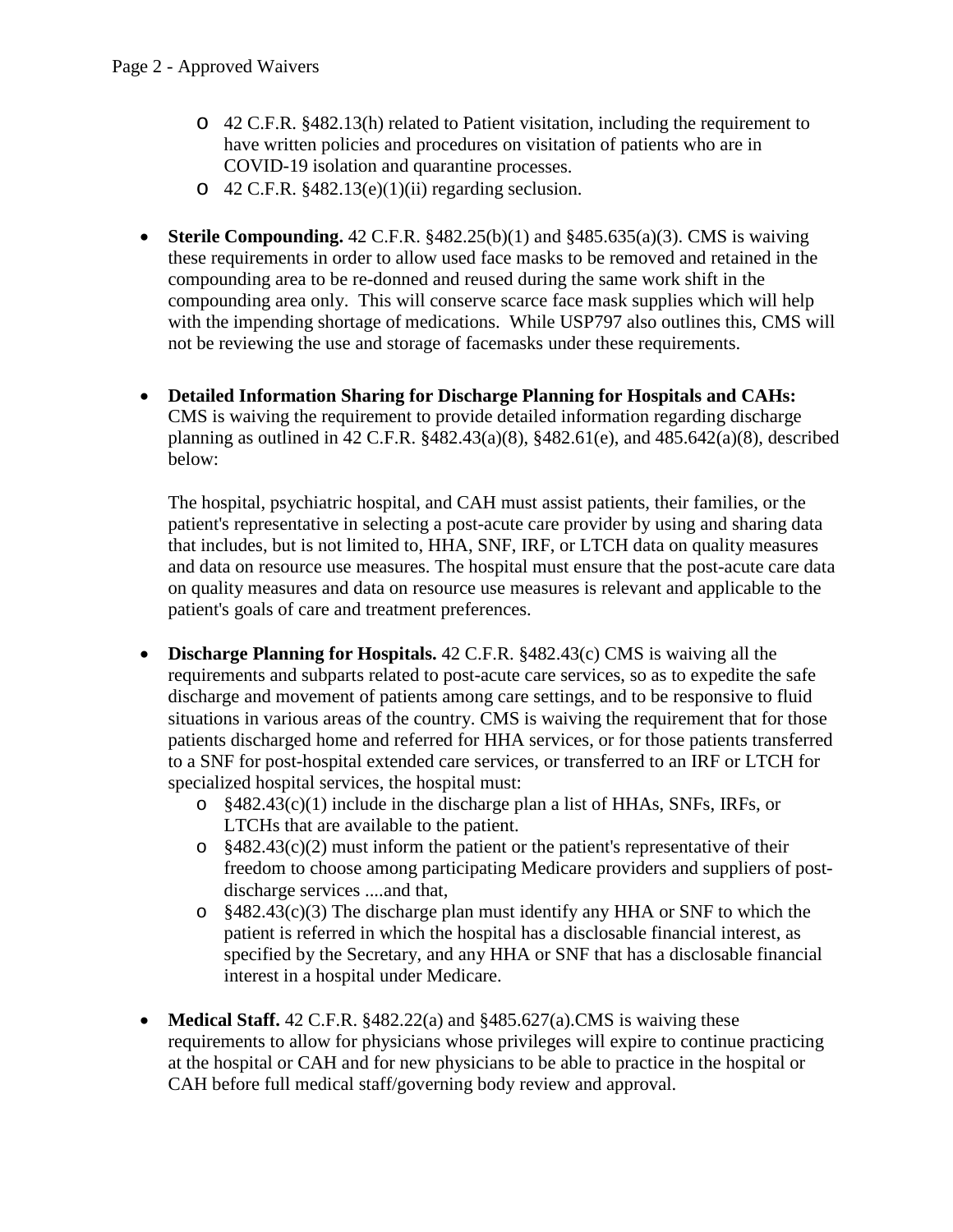- **Medical Records Timing.**  $42 \text{ C.F.R. }$   $\frac{8482.24(c)(4)(viii)}{48485.638(a)(4)(iii)}$ . CMS is waiving these requirements related to medical records to allow flexibility in completion of medical records within 30 days following discharge and for CAHs that all medical records must be promptly completed. This flexibility will allow clinicians to focus on the patient care at the bedside during the pandemic.
- **Flexibility in Patient Self Determination Act Requirements (Advance Directives):**  CMS is waiving the requirements at section  $1902(a)(58)$  and  $1902(w)(1)(A)$  for Medicaid, 1852(i) (for Medicare Advantage); and 1866(f) and 42 CFR 489.102 for Medicare, which require hospitals and CAHs to provide information about its advance directive policies to patients. We are waiving this requirement to allow for staff to more efficiently deliver care to a larger number of patients. This would not apply to the requirements at §482.13(a) for hospitals and at §485.608(a) for CAHs to receive information about the presence of a policy regarding the facility's recognition of advanced directives.
- **Physical Environment:** CMS is waiving certain requirements under the Medicare conditions at 42 C.F.R. §482.41 and §485.623 to allow for flexibilities during hospital, psychiatric hospital, and CAH surges. CMS will permit non-hospital buildings/space to be used for patient care and quarantine sites, provided that the location is approved by the State (ensuring safety and comfort for patients and staff are sufficiently addressed). This allows for increased capacity and promotes appropriate cohorting of COVID-19 patients.

# **Skilled Nursing Facilities**

- **Staffing Data Submission:** CMS is waiving 42 CFR 483.70(q) to provide relief to long term care facilities on the requirements for submitting staffing data through the Payroll-Based Journal system.
- **Waive Pre-Admission Screening and Annual Resident Review (PASARR):** CMS is waiving the following requirements related to PASARR for nursing home residents who may also have a mental illness or intellectual disability (42 CFR §483.106(b)(4)).
	- o Level I screens are not required for residents when they are being transferred between NFs (inter-facility transfers) and staff cannot enter nursing facilities due to quarantine. If the NF is not certain whether a Level I evaluation had been conducted at the resident's transferring/evacuating facility, a Level I can be conducted by the admitting facility during the first few days of admission as part of intake. If there is not enough information to complete a Level I evaluation, the NF must document this in the resident's case files. Level II evaluations and determinations are also not required preadmission when residents are being transferred between NFs. Residents who are transferred will receive a post admission review which must be completed as resources become available.
- **Physical Environment.** Provided that the State has approved the location as one that sufficiently addresses safety and comfort for patients and staff, CMS is waiving requirements under §483.90 to allow for a non-SNF buildings to be temporarily certified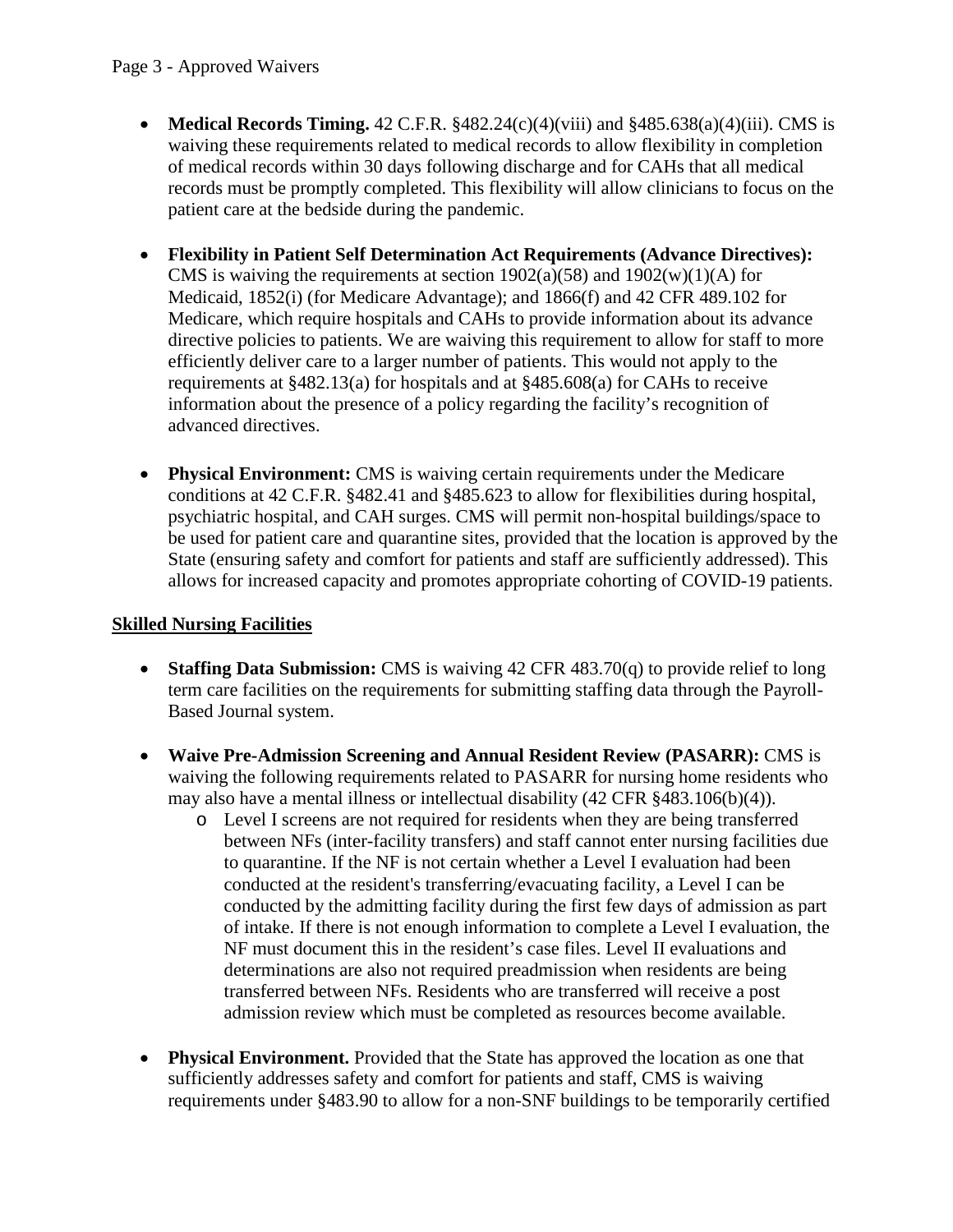as and available for use by a SNF in the event there are needs for isolation processes for COVID-19 positive residents which may not be feasible in the existing SNF structure to ensure care and services during treatment for COVID-19 is available while protecting other vulnerable adults. CMS believes this will also provide another measure that will free up inpatient care beds at hospitals for the most acute patients while providing beds for those still in need of care. CMS will revise processes, as necessary, to facilitate certification and surveys of these sites under this waiver. Waiver of certain conditions of participation and certification requirements for opening a NF if the state determines there is a need to quickly stand up a temporary COVID-19 isolation and treatment location**.**

- **Resident Groups.** CMS is waiving the requirements at §483.10(f)(5) which allow for residents to have the right to participate in-person in resident groups. This waiver would only permit the facility to restrict having in-person meetings during the national emergency given the recommendations of social distancing and limiting gatherings of more than ten people. Refraining from in-person gatherings will help prevent the spread of COVID-19.
- **Training and Certification of Nurse Aids** CMS is waiving the requirements at §483.35(d) which requires that a SNF and NF may not employ anyone for longer than 4 months unless they met the training and certification requirements under §483.35(d). CMS is waiving these requirements to assist in potential staffing shortages seen with the COVID-19 pandemic.

## **Home Health Agencies**

- **Reporting**: Provides relief to Home Health Agencies on the timeframes related to OASIS Transmission. **(Approved on 3/13/2020- Clarified)** This waiver includes:
	- o Extension of the 5-day completion requirement for the comprehensive assessment
	- o Waives the 30-day OASIS submission requirement
- **Home Health 42 C.F.R. § 484.55(a).** Home health agencies can perform initial assessments and determine patients' homebound status remotely or by record review. This will allow patients to be cared for in the best environment while supporting infection control and reducing impact on acute care and long-term care facilities. This will allow for maximizing coverage by already scarce physician and advanced practice clinicians and allow those clinicians to focus on caring for patients with the greatest acuity.

### **Hospice:**

• **Waive requirement for hospices to use volunteers**. CMS is waiving the requirement that hospices are required to use volunteers (including at least 5% of patient care hours). It is anticipated that hospice volunteer availability and use will be reduced related to COVID-19 surge and anticipated quarantine. (42 CFR §418.78(e))